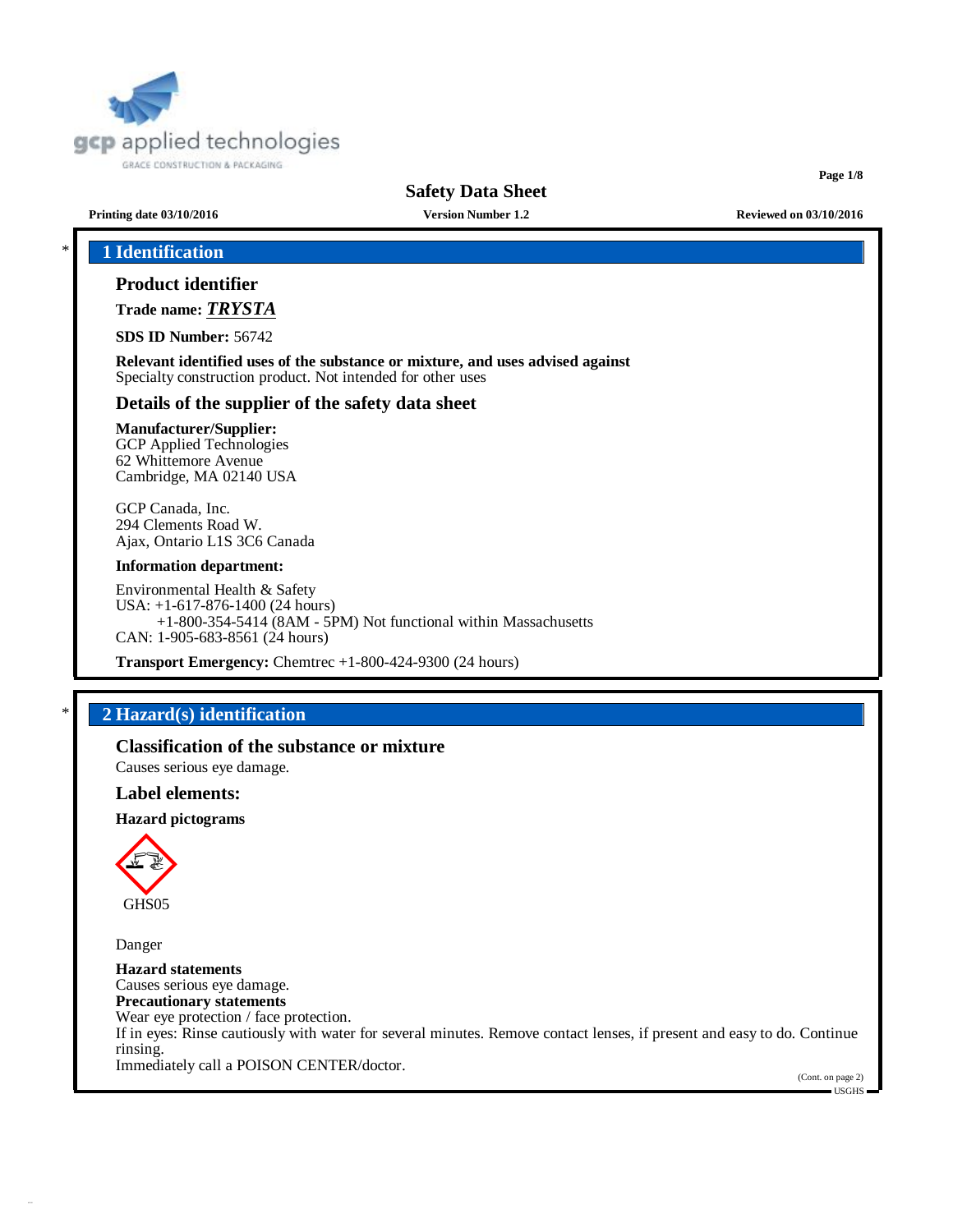## **Trade name:** *TRYSTA*

**NFPA ratings (scale 0 - 4)**

2 1  $\overline{0}$ Health  $= 2$  $Fire = 1$ Reactivity  $= 0$ 

## **HMIS-ratings (scale 0 - 4)**

**HEALTH**  FIRE REACTIVITY  $\boxed{0}$  Reactivity = 0 2 1 Health  $= 2$  $Flammability = 1$ 

# **Other hazards**

**Results of PBT and vPvB assessment**

**PBT:** Not applicable. **vPvB:** Not applicable.

# **3 Composition/information on ingredients**

## **Chemical characterization: Mixtures**

**Description:** Mixture of the substances listed below with additional nonhazardous ingredients.

**Hazardous components:**

9036-19-5 Polyethylene glycol mono(octylphenyl) ether 10-20%

**Additional information:** For the wording of the listed hazard phrases refer to section 16.

## \* **4 First-aid measures**

## **Description of first aid measures**

**General information:** Get medical advice/attention if you feel unwell.

### **After inhalation:**

Supply fresh air. If required, provide artificial respiration. Keep patient warm. Consult doctor if symptoms persist.

### **After skin contact:**

Immediately wash contaminated skin with soap or mild detergent and water. If this chemical soaks clothing, immediately remove clothing and wash skin.

### **After eye contact:**

Rinse opened eye for several minutes under running water.

Seek immediate medical advice.

### **After swallowing:**

Wash out mouth with water

Do not induce vomiting; immediately call for medical help.

Never give anything by mouth to an unconscious person.

### **Information for doctor:**

**Most important symptoms and effects, both acute and delayed** No further relevant information available.

(Cont. on page 3) USGHS

**Printing date 03/10/2016 Version Number 1.2 Reviewed on 03/10/2016**

(Cont. from page 1)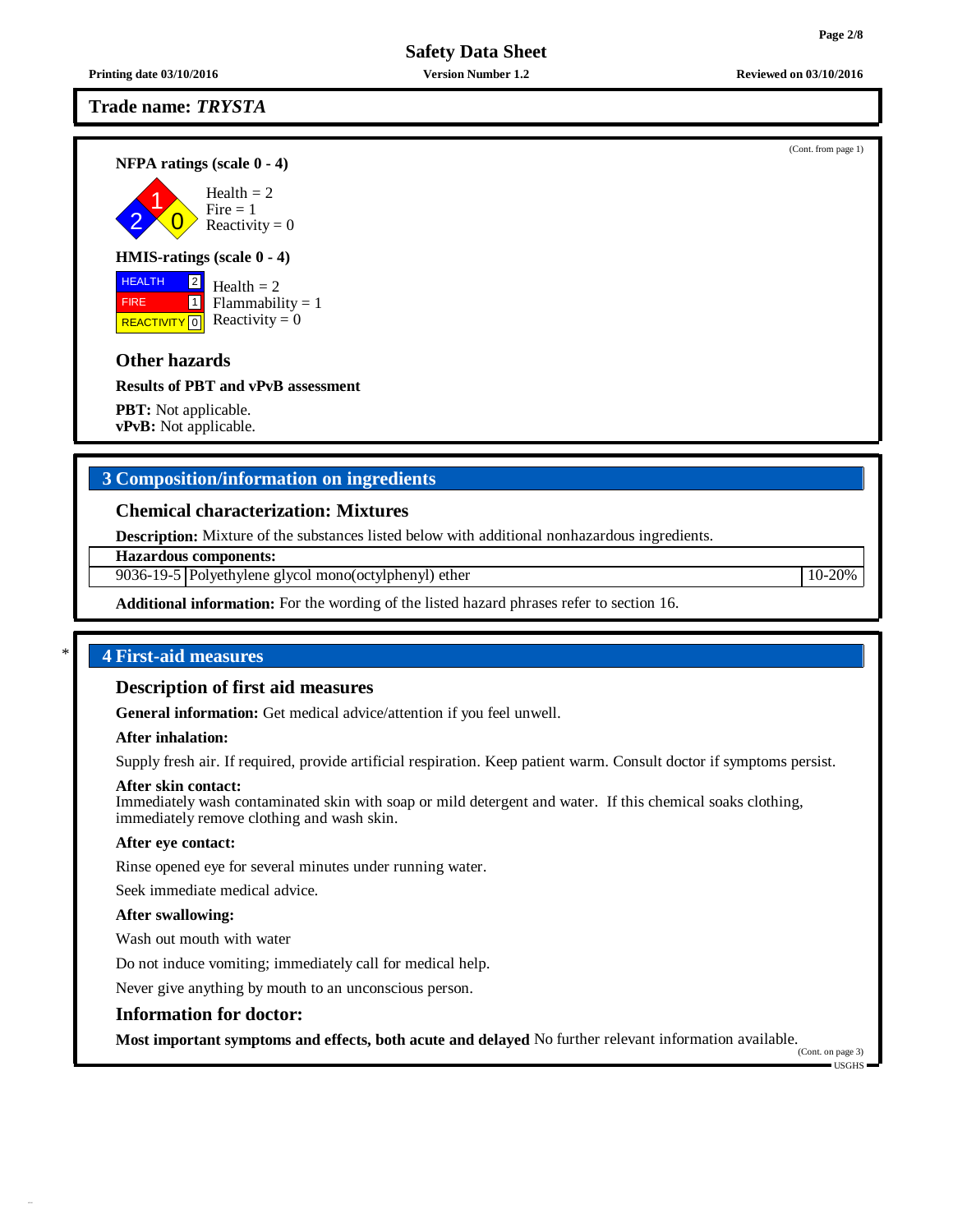(Cont. from page 2)

**Safety Data Sheet**

#### **Printing date 03/10/2016 Version Number 1.2 Reviewed on 03/10/2016**

**Trade name:** *TRYSTA*

**Indication of any immediate medical attention and special treatment needed** No further relevant information available.

## **5 Fire-fighting measures**

**Special hazards arising from the substance or mixture** No further relevant information available.

**Additional information** Collect contaminated fire fighting water separately. It must not enter the sewage system.

## **6 Accidental release measures**

## **Personal precautions, protective equipment and emergency procedures**

Wear protective equipment. Keep unprotected persons away.

## **Methods and material for containment and cleaning up:**

Contain and/or absorb spill with inert material (i.e. sand, vermiculite) then place in a suitable container.

Sweep up spilled product into receptacles.

Dispose contaminated material as waste according to section 13 of the SDS.

### **Reference to other sections**

See Section 7 for information on safe handling.

See Section 8 for information on personal protection equipment.

See Section 13 for disposal information.

## **7 Handling and storage**

## **Handling:**

## **Precautions for safe handling**

Risk of serious damage to eyes.

Open and handle receptacle with care.

Prevent formation of aerosols. Avoid contact with eyes, skin and clothing. Do not take internally. Practice good personal hygiene to avoid ingestion. Use only with adequate ventilation. Wash clothing before reuse. FOR PROFESSIONAL USE ONLY. KEEP OUT OF CHILDREN'S REACH.

**Information about protection against explosions and fires:** No special measures required.

## **Conditions for safe storage, including any incompatibilities**

**Storage:**

**Information about storage in one common storage facility:** No special measures required.

**Further information about storage conditions:** Keep receptacle tightly sealed.

**Specific end use(s)** No further relevant information available.

(Cont. on page 4)

USGHS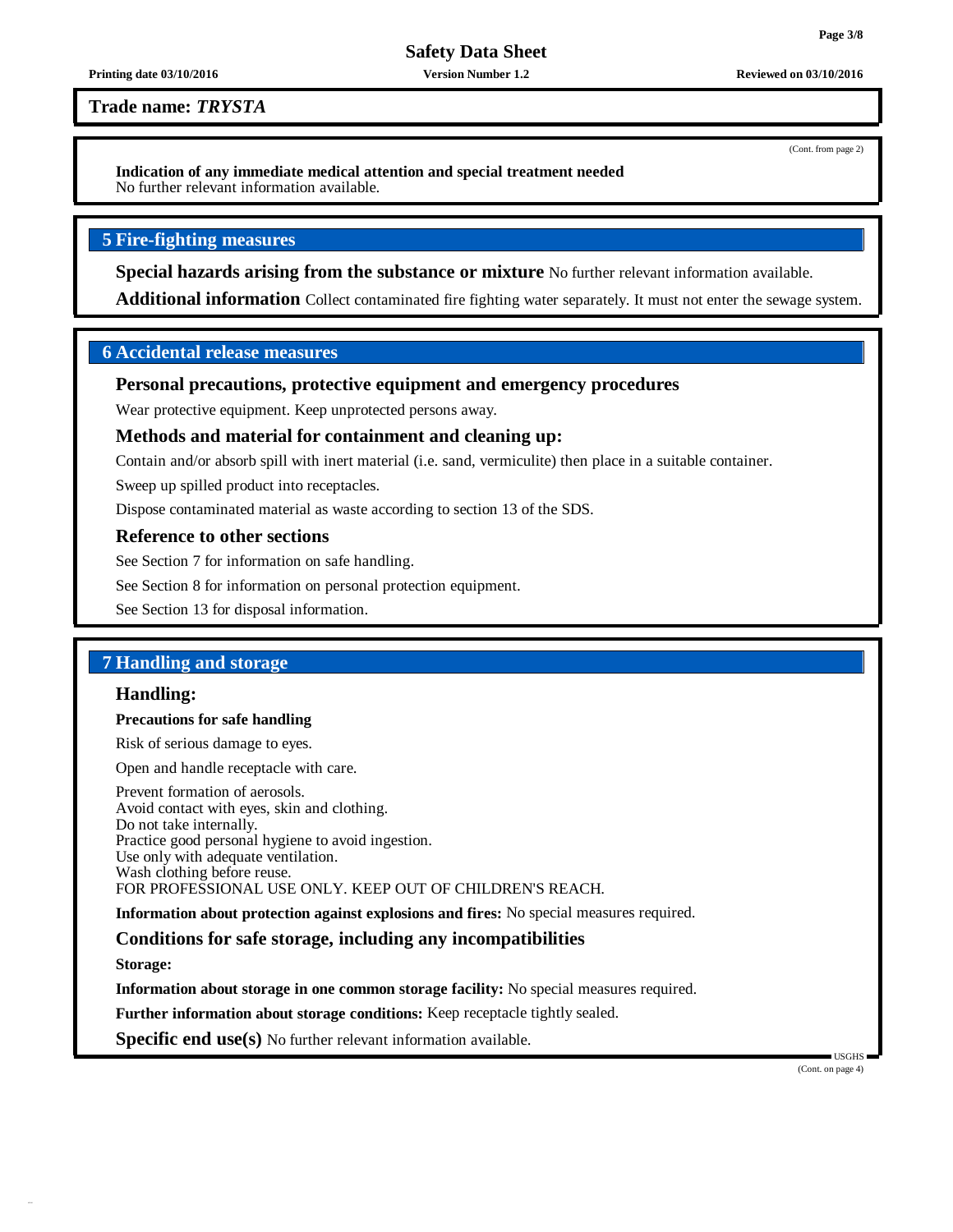**Printing date 03/10/2016 Version Number 1.2 Reviewed on 03/10/2016**

## **Trade name:** *TRYSTA*

#### (Cont. from page 3)

## **8 Exposure controls/personal protection**

**Additional information about design of technical systems:** No further data; see item 7.

#### **Control parameters**

#### **Components with limit values that require monitoring at the workplace:**

The product does not contain any relevant quantities of materials with critical values that have to be monitored at the workplace.

**Additional information:** The lists that were valid during the creation were used as basis.

#### **Exposure controls**

**Personal protective equipment:**

#### **General protective and hygienic measures:**

Avoid contact with the eyes and skin.

The usual precautionary measures for handling chemicals should be followed.

#### **Breathing equipment:**

Respiratory protection is not normally required. However, a chemical cartridge respirator with organic vapor cartridge and a prefilter for dusts/mists is required at or above the applicable exposure limits (consult exposure guidelines). If no limits exist, use an approved respirator whenever a vapor or mist is generated or if respiratory irritation occurs. Supplied air respirator (SCBA) is required at exposure levels above the capabilities of a chemical cartridge respirator.

#### **Protection of hands:**

Gloves should be worn to prevent skin contact and should be impermeable and resistant to the product. Rubber or other impervious gloves should be worn to prevent skin contact.

#### **Material of gloves**

Gloves should be worn to prevent skin contact and should be impermeable and resistant to the product.

### **Eye protection:**



Safety glasses with side shield protection.

Safety glasses with side shields should be worn to prevent contact due to splashing. Under high vapor mist concentrations, tightly sealed goggles should be worn.



A face shield should also be worn if there is potential exposure to splash or spray.

#### **Body protection:**

Protective work clothing

Use personal protective equipment as required.

Take off contaminated clothing.

(Cont. on page 5)

USGHS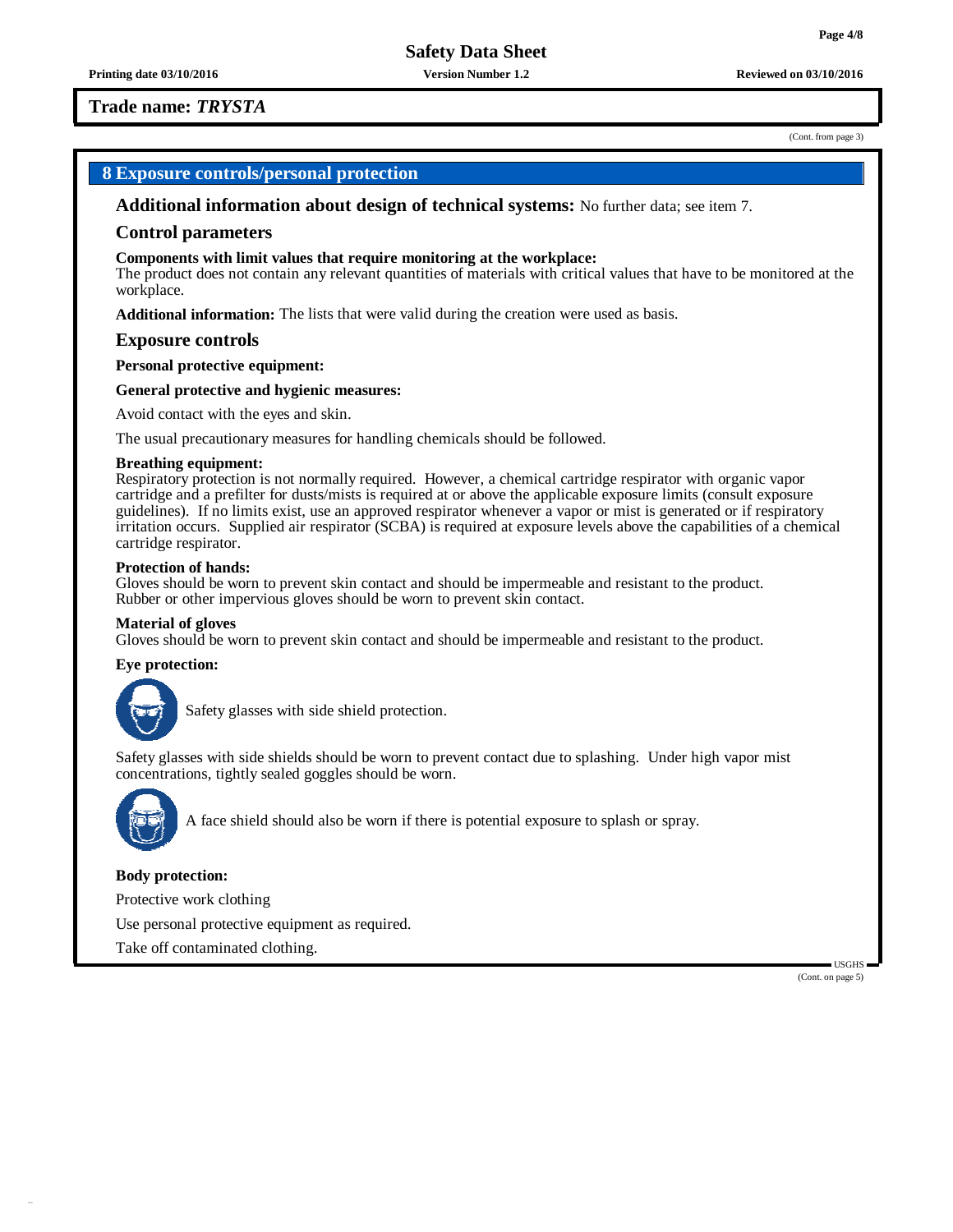(Cont. from page 4)

## **Trade name:** *TRYSTA*

|                                                                                                                                             | <b>9 Physical and chemical properties</b>                                                                          |  |  |  |  |  |
|---------------------------------------------------------------------------------------------------------------------------------------------|--------------------------------------------------------------------------------------------------------------------|--|--|--|--|--|
| Information on basic physical and chemical properties                                                                                       |                                                                                                                    |  |  |  |  |  |
| <b>General Information</b><br>Appearance:<br>Form:<br>Color:<br>Odor:<br>Odor threshold:                                                    | Liquid<br>According to product specification<br>Characteristic<br>Not determined.                                  |  |  |  |  |  |
| pH-value $(\sim)$ at 20 °C (68 °F):                                                                                                         | 6                                                                                                                  |  |  |  |  |  |
| <b>Change in condition</b><br><b>Melting point/Melting range:</b><br><b>Boiling point/Boiling range:</b><br><b>Flash point:</b>             | Undetermined.<br>100 °C (212 °F)<br>Not applicable.                                                                |  |  |  |  |  |
| <b>Flammability (solid, gaseous):</b>                                                                                                       | Not applicable.                                                                                                    |  |  |  |  |  |
| <b>Decomposition temperature:</b><br>Auto igniting:<br>Danger of explosion:                                                                 | Not determined.<br>Product is not selfigniting.<br>Product does not present an explosion hazard.                   |  |  |  |  |  |
| <b>Explosion limits:</b><br>Lower:<br><b>Upper:</b><br><b>VOC Content (max):</b>                                                            | Not determined.<br>Not determined.<br>Not determined.                                                              |  |  |  |  |  |
| Vapor pressure:<br>Density: (~) at 20 $^{\circ}$ C (68 $^{\circ}$ F)<br><b>Relative density</b><br>Vapor density<br><b>Evaporation</b> rate | Not determined.<br>$1.1$ g/cm <sup>3</sup> (9.18 lbs/gal)<br>Not determined.<br>Not determined.<br>Not determined. |  |  |  |  |  |
| Solubility in / Miscibility with<br>Water:                                                                                                  | Not miscible or difficult to mix.                                                                                  |  |  |  |  |  |
|                                                                                                                                             | Partition coefficient (n-octanol/water): Not determined.                                                           |  |  |  |  |  |
| <b>Viscosity:</b><br>Dynamic:<br>Kinematic:<br>Molecular weight                                                                             | Not determined.<br>Not determined.<br>Not applicable.                                                              |  |  |  |  |  |
| <b>Other information</b>                                                                                                                    | No further relevant information available.                                                                         |  |  |  |  |  |

# **10 Stability and reactivity**

**Reactivity** Stable under normal conditions.

**Chemical stability**

**Thermal decomposition:** No decomposition if used according to specifications.

**Conditions to avoid** No further relevant information available.

**Incompatible materials:** No further relevant information available.

**Hazardous decomposition products:** Carbon monoxide and carbon dioxide

**Additional information:** See section 7 for information on handling, storage and conditions to be avoided.

USGHS (Cont. on page 6)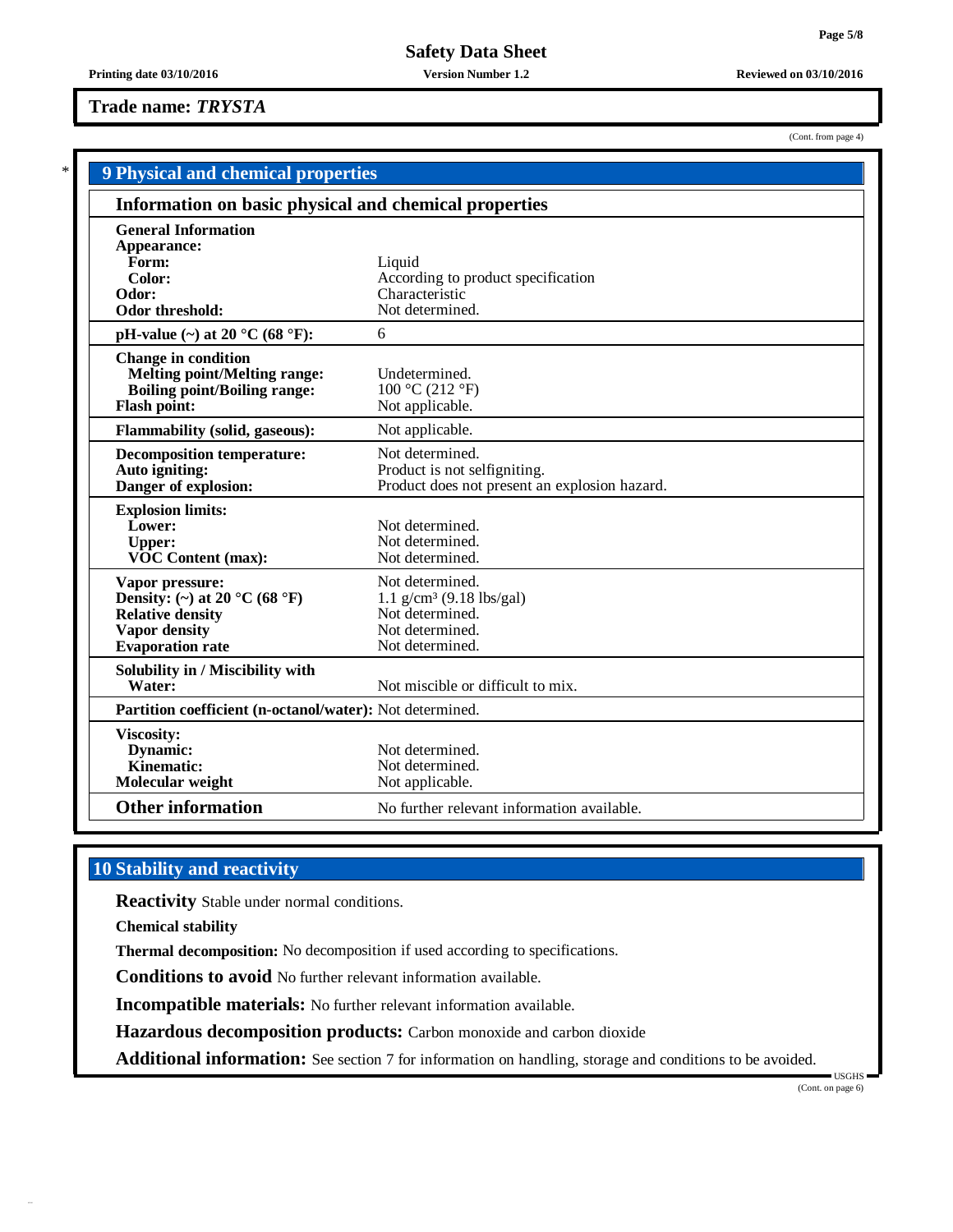**Trade name:** *TRYSTA*

(Cont. from page 5)

| <b>11 Toxicological information</b>                                                                                                                                      |  |  |
|--------------------------------------------------------------------------------------------------------------------------------------------------------------------------|--|--|
| Information on toxicological effects                                                                                                                                     |  |  |
| <b>Acute toxicity:</b>                                                                                                                                                   |  |  |
| <b>Primary irritant effect:</b>                                                                                                                                          |  |  |
| on the skin: No irritating effect expected                                                                                                                               |  |  |
| on the eye: Causes serious eye damage.                                                                                                                                   |  |  |
| <b>inhalation:</b> No irritating effect expected                                                                                                                         |  |  |
| Additional toxicological information:                                                                                                                                    |  |  |
| <b>Carcinogenic categories</b>                                                                                                                                           |  |  |
| <b>IARC (International Agency for Research on Cancer) Human Carcinogenicity:</b><br>Group 1- Positive, Group 2A- Probable, Group 2B- Possible, Group 3- Not Classifiable |  |  |
| None of the ingredients is listed.                                                                                                                                       |  |  |
| <b>NTP (National Toxicology Program)</b><br>K-Known to be carcinogenic, R-May reasonably be anticipated to be carcinogenic                                               |  |  |
| None of the ingredients is listed.                                                                                                                                       |  |  |
| <b>OSHA-Ca (Occupational Safety &amp; Health Administration)</b>                                                                                                         |  |  |
| None of the ingredients is listed.                                                                                                                                       |  |  |

# \* **12 Ecological information**

## **Toxicity**

**Aquatic toxicity:** No further relevant information available.

**Persistence and degradability** No further relevant information available.

**Behavior in environmental systems:**

**Bioaccumulative potential** No further relevant information available.

**Mobility in soil** No further relevant information available.

## **Ecotoxical effects:**

**Remark:** Harmful to fish

## **Additional ecological information:**

**General notes:** Harmful to aquatic organisms

## **Results of PBT and vPvB assessment**

**PBT:** Not applicable. **vPvB:** Not applicable.

**Other adverse effects** No further relevant information available.

# **13 Disposal considerations**

**Waste treatment methods** Comply with Federal, State and local regulations.

(Cont. on page 7) USGHS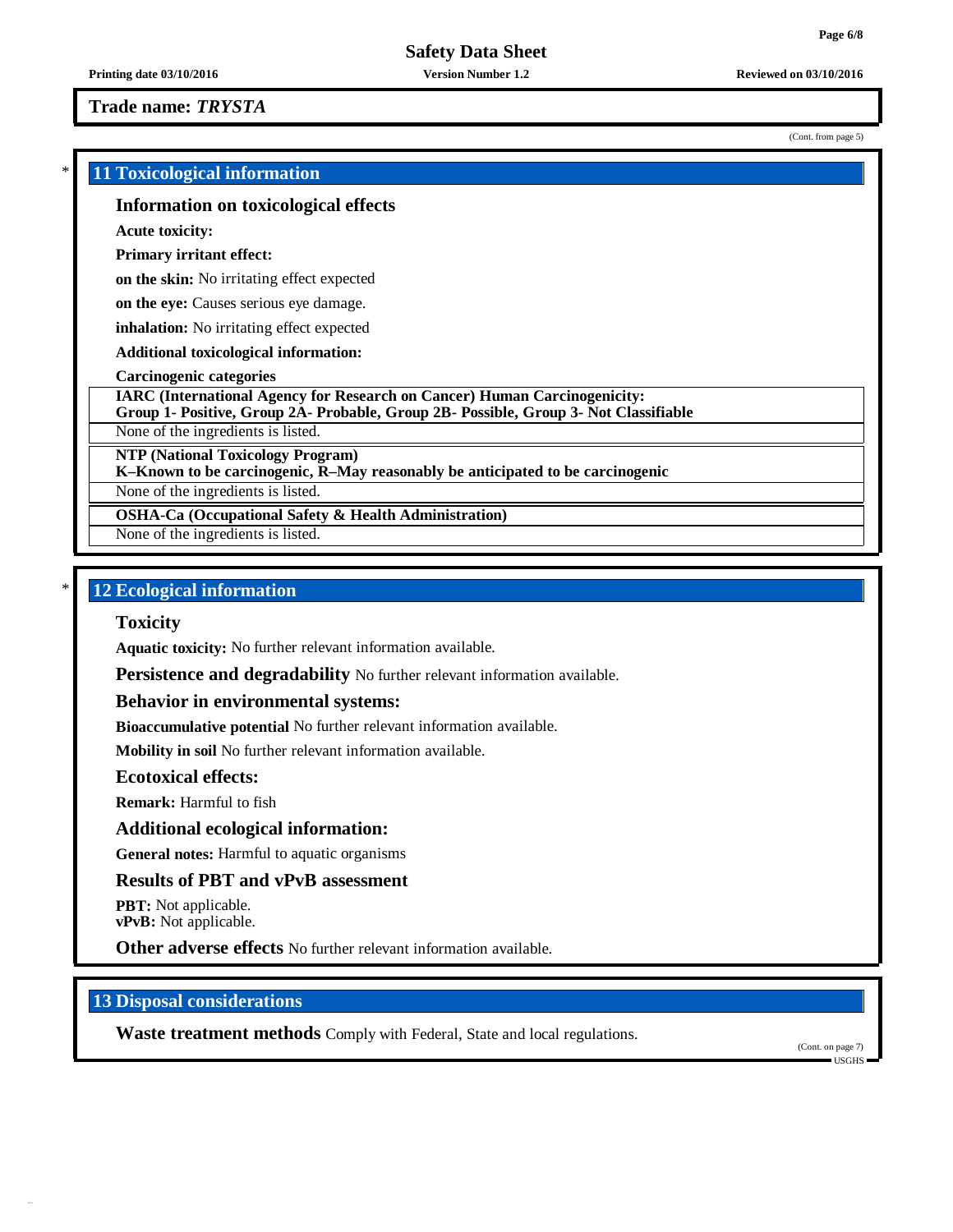**Safety Data Sheet**

## **Trade name:** *TRYSTA*

**Recommendation:**



Must not be disposed of together with household garbage. Do not allow product to reach sewage system.

# **Uncleaned packagings:**

**Recommendation:** Disposal must be made according to official regulations.

| <b>14 Transport information</b>                           |                                                                                                          |  |  |
|-----------------------------------------------------------|----------------------------------------------------------------------------------------------------------|--|--|
| <b>UN-Number</b><br>DOT, ADR, ADN, IMDG, IATA             | Not applicable.                                                                                          |  |  |
| UN proper shipping name<br>DOT, ADR, ADN, IMDG, IATA      | Not applicable.                                                                                          |  |  |
| <b>Transport hazard class(es)</b>                         |                                                                                                          |  |  |
| DOT, ADR, ADN, IMDG, IATA<br><b>Class</b>                 | Not applicable.                                                                                          |  |  |
| <b>Packing group</b><br>DOT, ADR, IMDG, IATA              | Not applicable.                                                                                          |  |  |
| <b>Environmental hazards:</b><br><b>Marine pollutant:</b> | N <sub>0</sub>                                                                                           |  |  |
| <b>Special precautions for user</b><br>Not applicable.    |                                                                                                          |  |  |
|                                                           | Transport/Additional information: Not classified as a dangerous good for transport by road, rail or air. |  |  |
| <b>DOT</b><br><b>Remarks:</b>                             | Not Regulated.                                                                                           |  |  |
| <b>UN</b> "Model Regulation":                             | Not applicable.                                                                                          |  |  |

# \* **15 Regulatory information**

| <b>SARA (Superfund Amendments and Reauthorization Act)</b>                                   |                |  |                   |  |  |  |
|----------------------------------------------------------------------------------------------|----------------|--|-------------------|--|--|--|
| Section 302/304 (extremely hazardous substances):                                            |                |  |                   |  |  |  |
| None of the ingredients is listed.                                                           |                |  |                   |  |  |  |
| Section 313 Reportable Ingredients (Chemicals present below reporting threshold are exempt): |                |  |                   |  |  |  |
| None of the ingredients is listed.                                                           |                |  |                   |  |  |  |
| <b>SARA Section 312/Tier I &amp; II Hazard Categories:</b>                                   |                |  |                   |  |  |  |
| Health Immediate (acute)                                                                     | <b>Yes</b>     |  |                   |  |  |  |
| Health Delayed (chronic)                                                                     | N <sub>0</sub> |  |                   |  |  |  |
| Flammable                                                                                    | N <sub>0</sub> |  |                   |  |  |  |
| Reactive                                                                                     | N <sub>0</sub> |  |                   |  |  |  |
| Pressure                                                                                     | No.            |  |                   |  |  |  |
| <b>North America Chemical Inventory Status</b>                                               |                |  |                   |  |  |  |
| <b>TSCA</b> (Toxic Substances Control Act - United States):                                  |                |  |                   |  |  |  |
| All ingredients are listed or exempt from listing unless otherwise noted below.              |                |  |                   |  |  |  |
|                                                                                              |                |  | (Cont. on page 8) |  |  |  |
|                                                                                              |                |  | $-$ USGHS $-$     |  |  |  |

(Cont. from page 6)